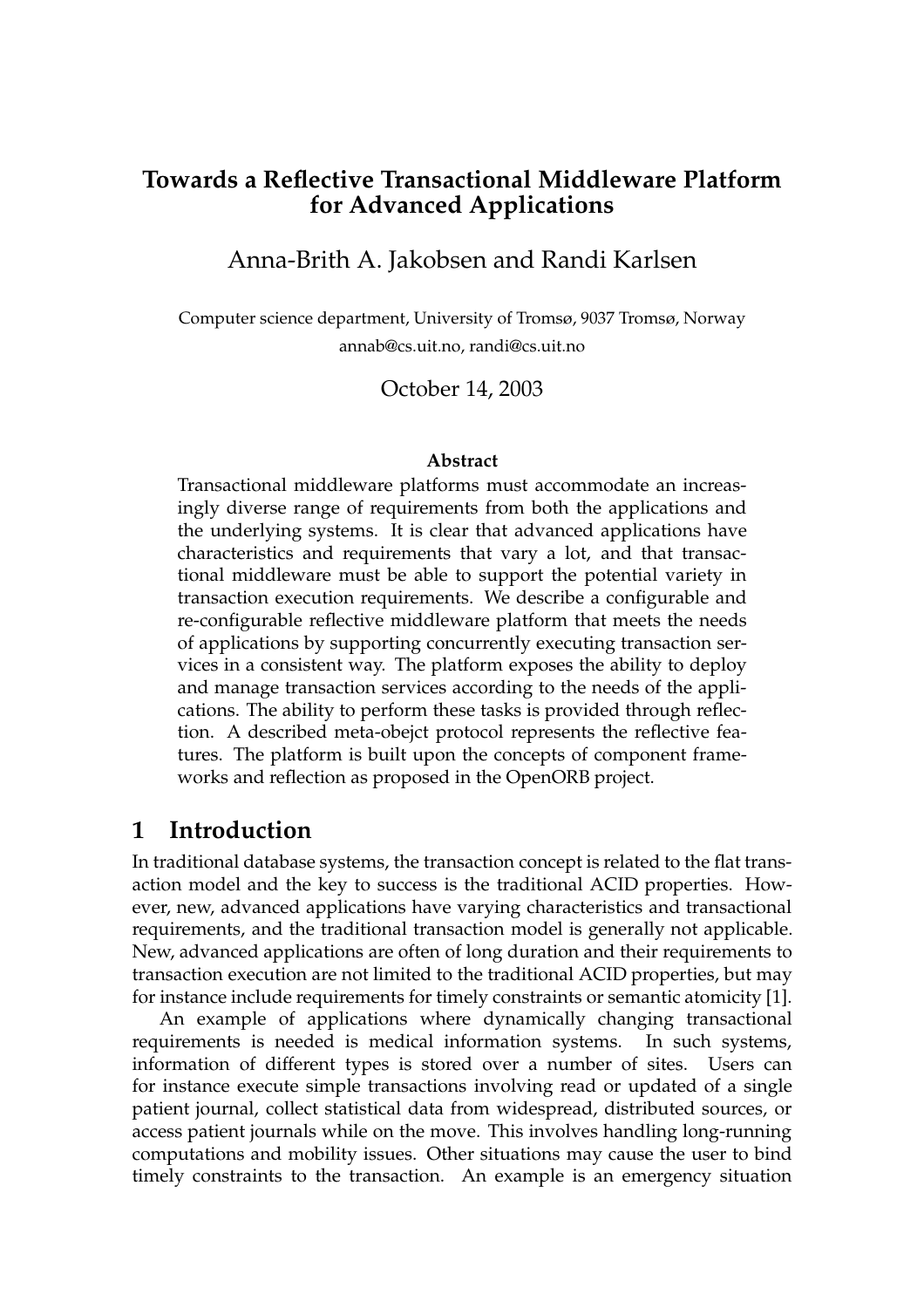where fast access to information is vital. Transactions may also require realtime access to multimedia information such as radiographs or spoken reports. This may involve quality of service guarantees including timeliness, throughput, media quality, and synchronization.

Application can issue different types of transactions, from simple to complex. Different applications can have different requirements, and requirements can vary within an application. This gives a diverse set of requirements to the transaction execution, which must be flexible and adapt to these needs. In addition, transaction execution may be affected by resource fluctuations in the underlying system, including bandwidth, connectivity, CPU, storage.

We argue that an adaptive transactional middleware platform is required to support the varying needs from advanced applications and from the execution environment. Traditional transaction processing and transactional middleware systems, such as CORBA's Object Transaction Service (OTS)[2] and Enterprise JavaBeans' Java Transaction Service (JTS) [21], supports mainly the traditional flat transaction model. These transaction processing environments can therefore not support transactional requirements demanded by most advanced applications. Over the years, a number of advanced transaction models have been proposed, that addresse specific transactional requirements and offer some flexibility within a limited context [1, 18]. They do, however, not support the required flexibility in a principled way.

Transaction services must accommodate requirements from both applications and underlying system, and they must be capable of deployment-time configurability and run-time reconfigurability. Component technology is the applied approach to achieve these requirements in software systems since components can be added, removed, reused and configured. However, middleware systems like Enterprise JavaBeans and CORBA Component Model are still 'black boxes' where component technology is only applied at the application level. Emerging reflective middleware platform utilize the concepts of open implementation and reflection to get access to the underlying virtual machine. A number of such platform have been developed, including OpenORB [5][6], Dynamic TAO [19], Open CORBA [14], and Flexinet [10]. These platforms offer great flexibility in terms of meeting the needs of application domains. However, they do not provide transactional services.

OpenORB is a component-based reflective middleware platform. OpenORB combines the reflective OpenCom component model [8] with component frameworks (CF) [22]. OpenORB is structured as a set of configurable CF's, and reflection [15, 13] is used to discover the current structure and behaviour, and to enable selected changes at run-time. We will exploit the key technologies, OpenCOM, CFs, and reflection to describe a configurable and reconfigurable transaction service platform, the *FlexTS platform*. The FlexTS transaction service platform aims to meet the varying transaction execution requirements. FlexTS can contain an extensible number of concurrently running transaction services (TS) while consistent transaction execution is preserved. During run-time, TS's can be added or configured according to needs of applications. Their ability to run concurrently depends on the compatibility defined between them. The platform will perform the work guaranteeing consistency, determine compatibility, configure and reconfigure transaction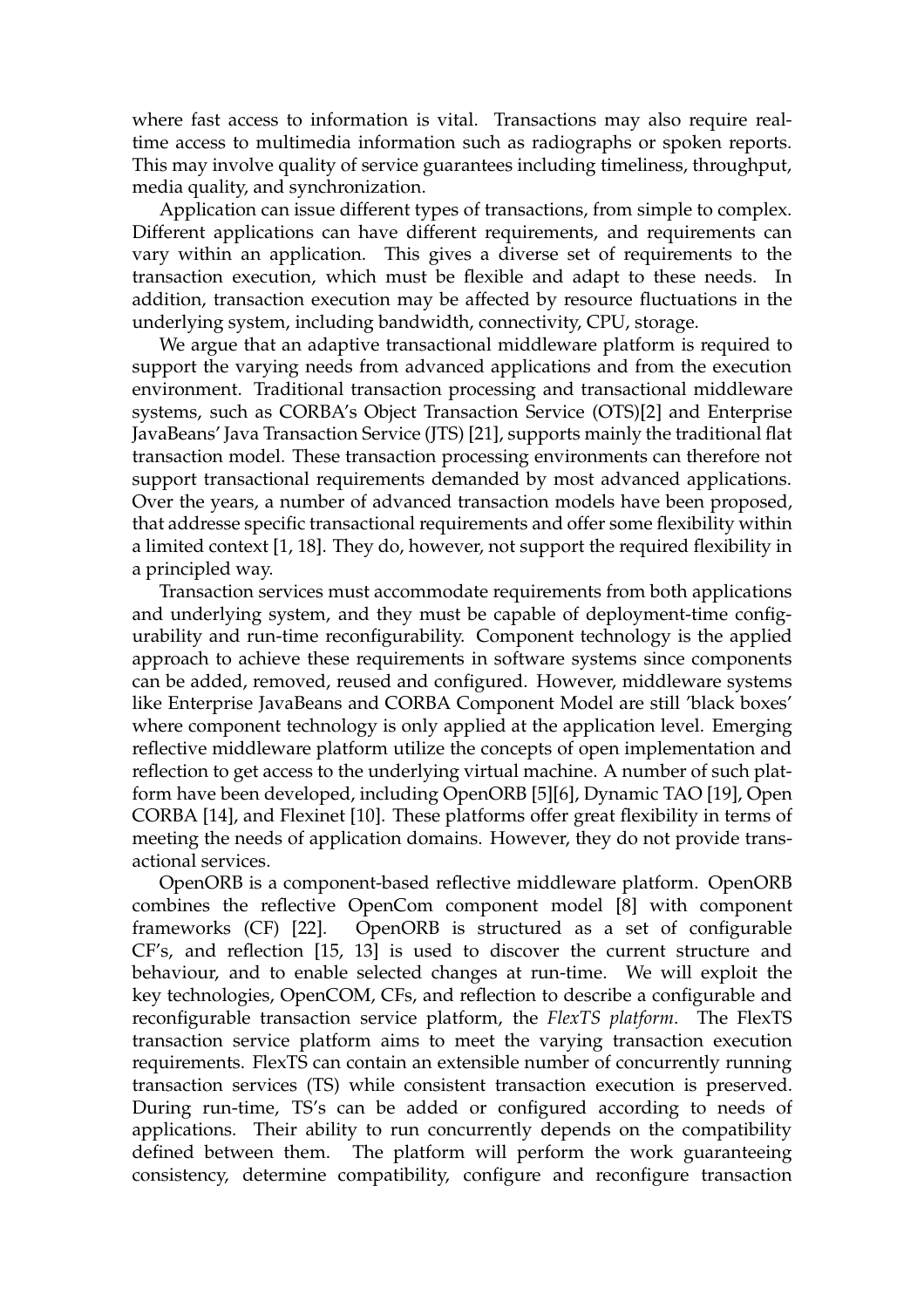services and issue transaction execution. We will also describe the meta-object protocol supporting the FlexTS platform, which is formed by the interfaces provided by the platform.

This work is a part of the Arctic Beans project[3] , which is funded by The Research Council of Norway. The primary goal of the Arctic Beans project is to provide a more open and flexible enterprise component technology, with support for configurability and re-configurability, based on the principles of reflection.

This paper is organized as follows. Section 2 provides background information on OpenCOM, component frameworks, and OpenORB. Following this, section 3 describes the FlexTS platform. Section 4 presents related work. Finally, the last section gives a summary and directions for future work.

# **2 Background on OpenCOM components, Component Frameworks and OpenORB**

Component technology is the most widely adopted and central technique to construct configurable software systems. According to Szyperski [22], a component can be viewed as a unit of composition with contractually specified interfaces and explicit context dependencies, and in this context, a component can be deployed independently and is subject to third-party composition. Systems made of components can be configured and reconfigured by adding, removing or replacing their constituent components.

**OpenCOM** [8] is a reflective component model built atop a subset of Microsoft's COM [9]. The implementation of OpenCOM relies on core aspects of COM, and omit higher-level features such as distribution, persistence, security and transactions. The core aspect's OpenCOM is implemented on is *i)* the binary level interoperability standard, *ii)* Microsoft's Interface Definition Language (IDL), *iii)* COM's globally unique identifiers (GUID's) and *iv)* the IUnknown interface.

The fundamental concepts of OpenCOM are *interfaces, receptacles* and *connections* (bindings between interface and receptacles). Every component declare the services they provide through *interfaces*, and the required services through *receptacles*. A runtime substrate is available in every OpenCOM address space that manages a repository of available components, supports the creation and deletion of components. The OpenCOM runtime substrate also keeps a system graph of the components currently in use to support the introspection of the platform structure. The OpenCOM architecture is illustrated in Figure 1.

Each OpenCOM component implements five standard interfaces: two component management interfaces (*ILifeCylce* and *IReceptacle*) and three metainterfaces (*IMetaInterception*, *IMetaArchitecture* and *IMetaInterface*. Only three interfaces are mandatory (ILifeCycle, IReceptacele and IMetaInterface). The ILifeCycle interface provides operations for creating and destroying a component while IReceptacle offers methods to modify the interfaces connected to a component's receptacles. The IMetaInterception interface enables interceptors to be associated with a given interface. Interceptors are methods that can be invoked before or after every method invocation on the specified interface. IMetaArchitecture allows the programmer to obtain information about the underlying component architecture and IMetaInterface supports inspection of a components interfaces and receptacles.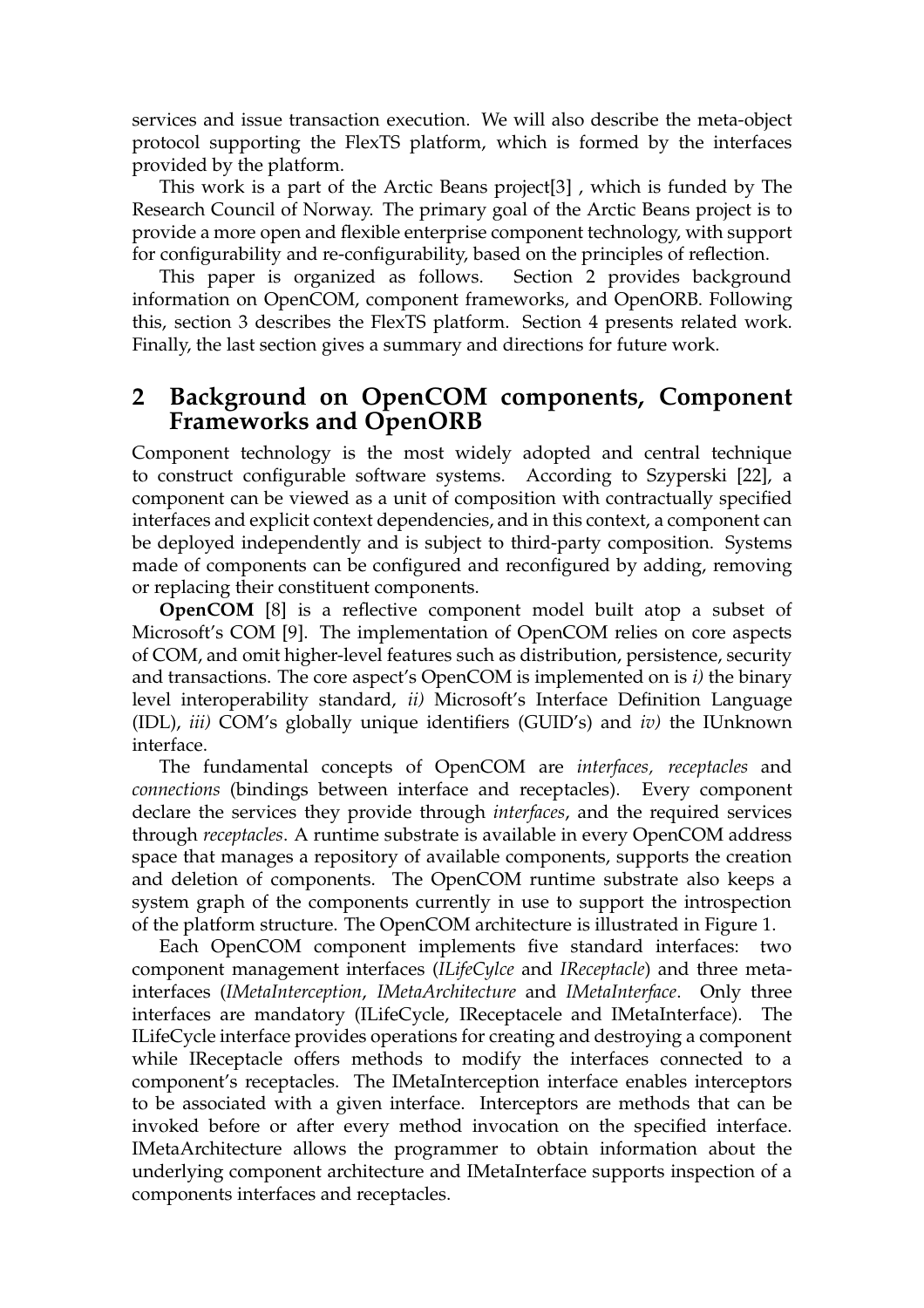

Figure 1: OpenCOM COmponent Model

**OpenCOM Component Framework** A component framework, CF, is defined in [22] as a collection of rules and interfaces for the components that belongs to the CF. A component framework is based upon the concept of composite components, and is itself a component that consists of other components. Users interact with a CF for services through well-defined application programming interfaces. A CF in OpenCOM is an OpenCOM component that maintain internal structure, component graph, and interfaces. Each OpenCOM CF implements at least the mandatory interfaces of an OpenCOM component. An OpenCOM CF offers also custom interfaces and receptacles representing provided and required services, which also can be exposed interfaces of internal components. To achieve access to internal structure (reflection), an OpenCOM CF may implement the ICFMetaArchitecture and the ICFMetaInterception interfaces.

**OpenORB** is composed of OpenCOM components and component frameworks, and can be configured and re-configured through the principles of reflection. The architecture of OpenORB is layered. Each CF in a given layer can access intefaces offered by CFs in the same layer or the layer below. A top-level CF maintains the layer-composition of the architecture. The top-level CF manages the lifecycle of all hosted CFs, and resolved the dependencies between them.

OpenORB is currently composed of five CFs and a number of components. The CFs are divided into three layers: the binding layer, the communication layer and the resource layer. CF's representing functional properties, like binding types, can interact with CF's representing non-functional properties, like resource discovery protocols. The hierarchical structure of OpenORB opens up for several possible middleware architectures, and the one described in [6] is one of several possible architecture. Adding more component frameworks can extend the platform.

We propose extending the OpenORB platform with the FlexTS platform. The transactional services offered by the FlexTS platform will be provided to both the underlying system and the application. The application, and possible also the underlying system, will initiate requests for transaction execution and transaction service configuration and re-configuration. Information about resources in the underlying system comes from one of the layers in the architecture. CFs in the resource layer can for instance have monitoring functions, and the transaction execution can adapt based on this information. For this reason, we propose FlexTS to be vertically placed in the OpenORB architecture. This can be seen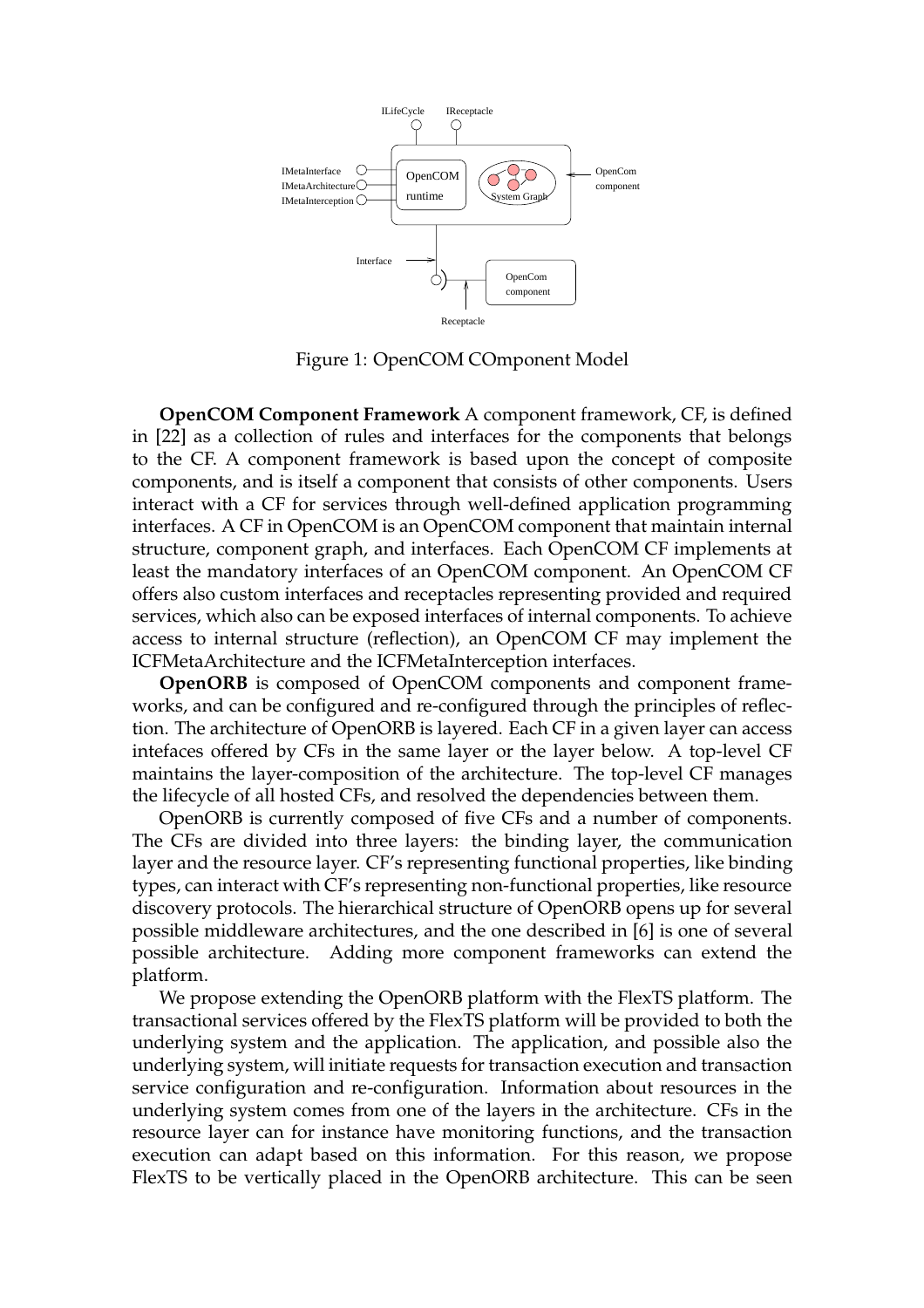

Figure 2: OpenORB with FlexTS extension

in Figure 2. The FlexTS platform is described in the next chapter.

# **3 A Reflective Transactional Middleware Platform**

The main intension of the reflective transactional middleware platform, the FlexTS platform, is to enable flexible transaction processing for advanced applications while meeting different transactional requirements. The FlexTS platform solves this by allowing different transaction services to coexist and be used concurrently within the same application while consistent use of the services is guaranteed. The platform will adjust according to the needs of the applications. These adjustments involve selection of appropriate transaction services, and configuration and re-configuration of services. The FlexTS platform's functionality is based on the description of the TSenvironment in [12, 11], which represents a model for an adaptable transactional system. The model is briefly described below.

# **Model for an Adaptable Transactional System**

An architecture for a reflective transactional system, called *Transaction service execution environment (TSenvironment)* is presented in [12, 11]. In the TSenvironment, transaction services can be deployed and modified, and used concurrently according to the needs of the applications. The TSenvironment includes a *Transaction service manager (TSmanager)* that controls transaction service deployment and modification, and guarantees consistent use of different transaction services.

A *transaction service, TS* is a self-contained software component that is independently developed and delivered to a transactional environment. A TS may be composed of a number of smaller components *(task components)*, which are assembled to form a complete and consistsent TS. Task components represent well-defined tasks within a transaction service, for instance commit, recovery, lock and resource management procedure.

**Component deployment:** The TSmanager handles deployment of transaction service components. The TSmanager also stores information about the components as provided in accompanying component descriptors, holding relevant information about the component (e.g. transaction management properties, service compositiont, conditions for using the component, and component *compatibility*).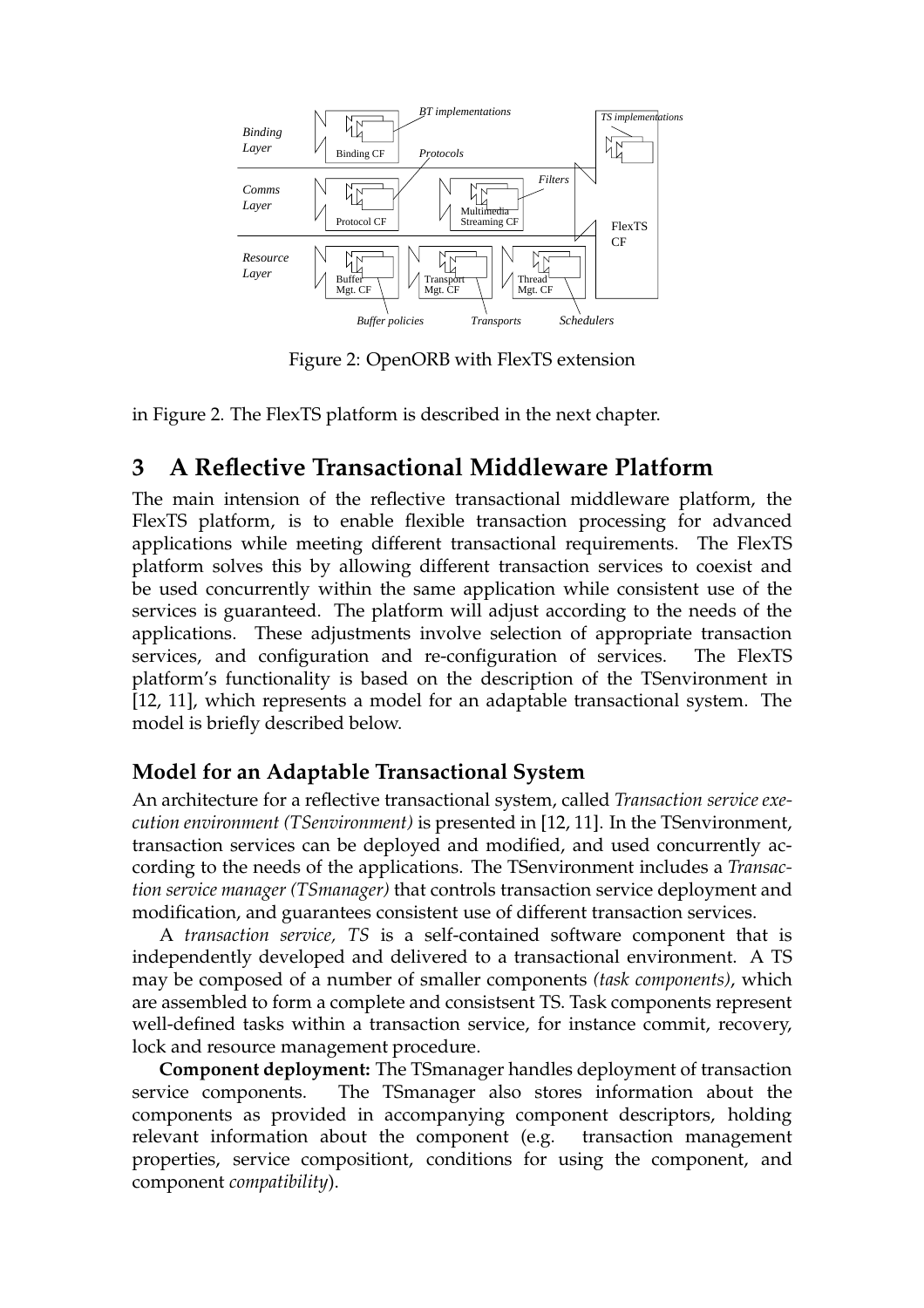

Figure 3: Overview of the FlexTS platform

**Service assembly:** A component deployed in the TSenvironment can, as described, either represent a complete TS or a task component that must be assembled with other tasks to form a complete service. Assembling of task components are based on information from a component descriptor. A complete TS is registered in the TSenvironment, and the descriptor stored in an information base.

**Service activation:** When transaction execution is requested, the TSmanager i) determines the proper TS to use, and ii) allows the TS to start execution when this does not violate correctness.

Based on information from user, available system resources and underlying systems, a suitable TS will be determined from the pool of available services. The selected TS may be either active or inactive. An *active service* is currently managing at least one transaction, while an *inactive service* is currently not used by any transaction. *Compatible* transaction services do not interfer with each other and can be active at the same time. Two services are *incompatible* if the service properties of either one of them cannot be guaranteed if they are both active at the same time. The activation and use of TS's are controlled so that incompatible services do not cause inconsistent transaction executions.

#### **Design of FlexTS Platform**

This section describes the FlexTS platform, a configurable and re-configurable reflective middleware platform that meets the varying transactional requirements from applications by supporting concurrently running TS's. In FlexTS, only complete transaction services will be deployed at this stage. Deploying and assembling of task components will be a future extension. The FlexTS platform consists of a plugged-in *component framework (CF)* and a number of components, enclosed by a top-level CF. The top-level CF represents the FlexTS platform and provides an interface to the application. The FlexTS platform will also provide interfaces to the underlying system at a later stage. This means that, in this version of the FlexTS platform, selecting an appropriate transaction service depends only on information from the application. The plugged-in CF (named *TServiceCF*) consists of deployed transaction services. The TServiceCF is configured by plugging in different transaction service implementations. Figure 3 gives an overview of the FlexTS platform.

The top-level CF provides an application programming interface, *IFlexTS*, to the user/application through which they can configure, reconfigure and select transaction services, and execute transactions. The plugged-in TServiceCF and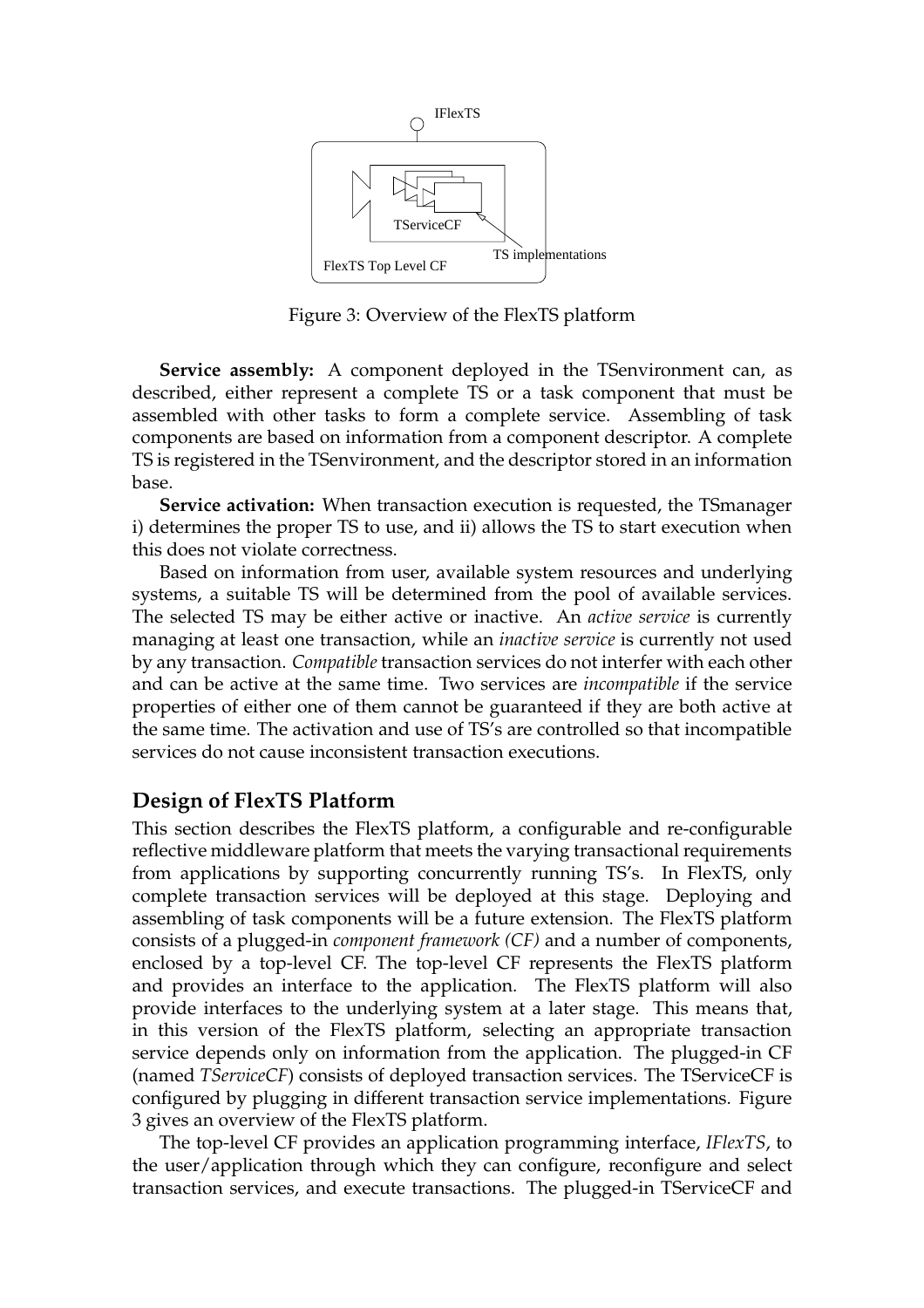

Figure 4: FlexTS platform, Components, Interfaces and Recpetacles

components provides interfaces to the top-level CF. The top-level CF manages its plugged-in CF and components and initiate activity at their provided interfaces. The components in the platform perform specific tasks in the transaction service environment, such as deploying services, selecting a transaction service for a transaction execution, guaranteeing consistent use of the transaction services, maintaining transactional requirements, and adjust according to the needs of the applications. We will in the following describe the plugged-in TServiceCF and components, and theirs provided interfaces. Figure 4 illustrates the FlexTS platform.

**FlexTS Component**. The FlexTS provides the *IFlexTS* interface, to the applications. The following table lists the methods in the IFlexTS interface.

| <b>IFlexTS API</b> |               |
|--------------------|---------------|
| StartTransaction() | DeleteTS()    |
| StopTransaction()  | LookupDescr() |
| ReconfigureTS()    | ChangeDescr() |
| DeployTS()         |               |

FlexTS declares receptacles to required interfaces provided by plugged-in components. When FlexTS receives requests on IFlexTS, FlexTS initiates activity on one of these interfaces. FlexTS declares a receptacle on the ITSActivate interface provided by the TSActivate component, which controls the activation/deactivation of a transaction service. ITSActivate interface is invoked when a StartTransaction() or a StopTransaction() is issued on the IFlexTS interface. A receptacle is declared on the TServiceCF's ITSLookup interface for looking up deployed services, active or inactive. ITSLookup interface is invoked when DeployTS(), ReconfigureTS() or DeleteTS() is issued on the IFlexTS inteface. And, a receptacle is declared on the IDescrLookup interface provided by the InformationBase component, which is invoked for reading or updating of component descriptors. The following table lists the methods in the component's provided interfaces.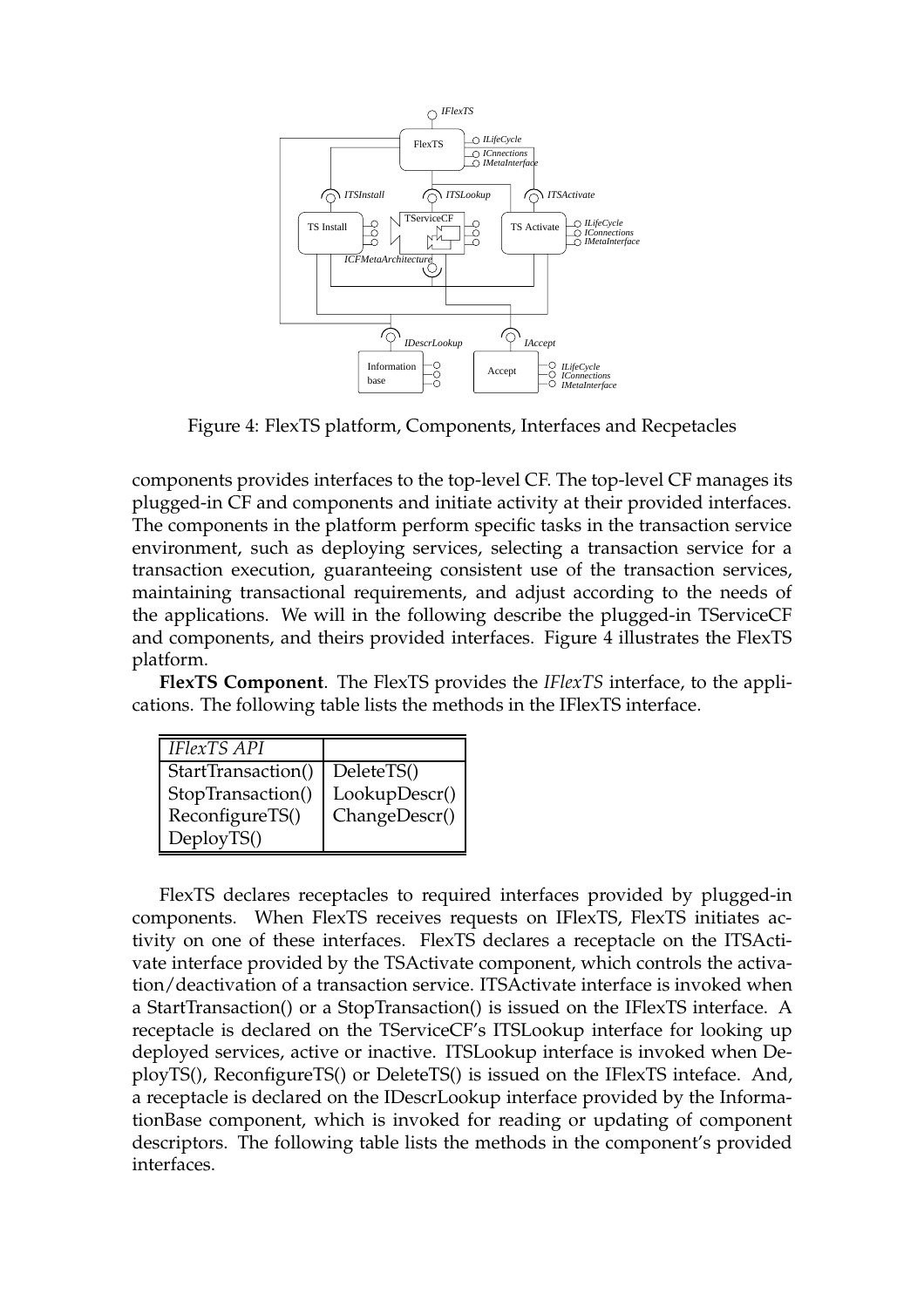| ITSLookup i.f.      | ITSActivate i.f.   ITSInstall i.f. |                | IDescrLookup i.f. |
|---------------------|------------------------------------|----------------|-------------------|
| GetServices()       | StartTrans()                       | RegisterTS()   | LookupDescr()     |
| GetActiveServices() | StopTrans()                        | UnregisterTS() | StoreDescr()      |
| StartTrans()        |                                    | ChangeTS()     | DeleteDescr()     |
| StopTrans()         |                                    |                | UpdateDescr()     |

**TServiceCF** hostes transaction services (TSs) and contains information about deployed transaction services, such as whether a transaction service is active or inactive. Only compatible transaction services can be active at the same time.

The TServiceCF provides an *interface ITSLookup*. This interface has methods for looking up TSs and for explicitly giving control over transaction execution to a transaction service. This interface is invoked by the FlexTS top-level component and by the TSActivate component. The FlexTS top-level component invokes the interface when looking up services, and the TSActivate component when looking up services and controlling transaction execution.

TSs can be configured and deployed both initially (at configuration time) or during run-time. To achieve this, the TServiceCF has implemented the *ICFMetaArchitecture* interface for deploying and configuring transaction services. ICFMetaArchitecture has methods for inserting, removing and replacing components. ICFMetaArchitecture has also methods for connecting and disconnecting components. An active TS is a connected composite components, and an inactive TS is a disconnected composite component. See appendix A for a overview of some of the operations provided by the ICFMetaArchitecture interface.

Activity on the ICFMetaArchitecture interface is initiated by the TSInstall component and by the TSActivate component that declares receptacles on this interface. The TSInstall component initiates activities regarding configuration or reconfiguration, such as inserting, removing or replacing TS's. This will invoke the insertComponent(), removeComponent() or the replaceComponent() operation at the ICFMetaArchitecture interface.

TSActivate handles requests for transaction execution. When StartTrans() is issued, an appropriate TS is selected. If the selected TS is active, the transaction is handled over to it by issuing StartTrans() at the ITSLookup interface. If the selected TS is inactive, the TSActivate component first determines its compatibility with other active TSs. If compatibility exists, an operation at ICFMetaArchitecture interface for connecting the TS is invoked. This is the *localBind* operation. If StopTrans() at the ITSActivate interface is invoked, and the transaction to be stopped is the last one active at the particular TS, the TS is turned inactive. This is done by invoking the *breakLocalBind()* operation at the ICFMetaArchitecture interface.

TServiceCF has constraints on the configuration of components to be valid implementations. In the TServiceCF only valid transaction service implementations are allowed to be deployed, and a reconfiguration of a TS must result in a valid TS. To enforce this policy, the TServiceCF declares a receptacle on the *Accept* interface. After configuring or reconfiguring a TS, a call to IAccept is performed. A check is performed on the architecture of the components in the TS, and a positive response is generated if the TS is verified and a valid configuration. Otherwise, and exception is generated. This check can be a comparison against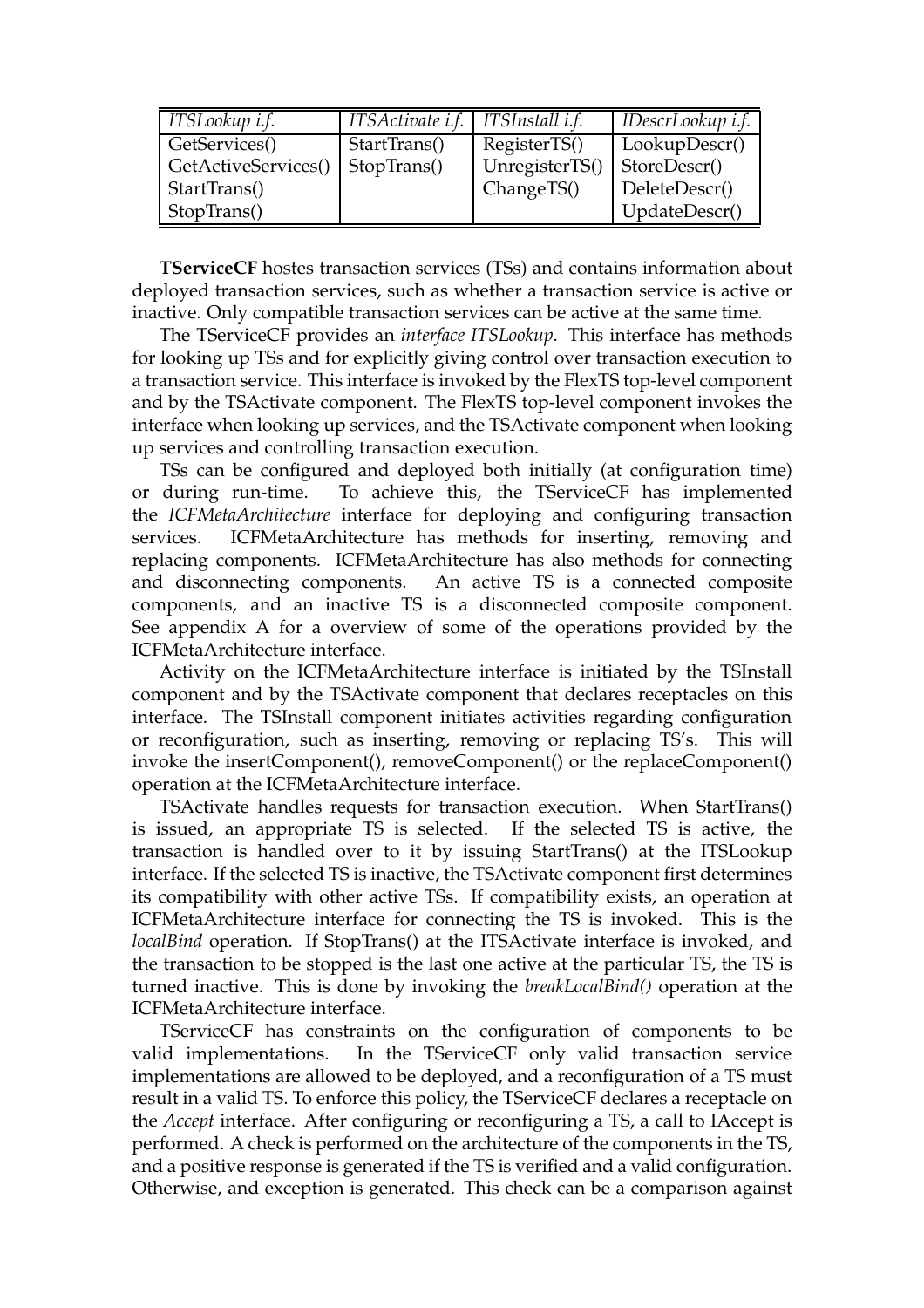configurations that are defined valid in advance.

**TS Activate Component**. This component handles requests for transaction execution, and has routines for guaranteeing consistent and correct use of concurrently running transaction services. The component provides an interface, *ITSActivate*, that have methods for starting and stopping transactions. The component declares a receptacle on the ITSLookup interface and the ICFMetaArchitecture interface provided by the TServiceCF, and on the IDescrLookup interface provided by the InformationBase component.

TSActivate invokes the GetServices() and GetActiveServices() methods provided by the ITSLookup interface to determine a proper TS. If the selected TS is active, the transaction is handled over to it by invoking the StartTrans() method at the ITSLookup interface. If the selected TS is not active, its compatibility with other active TS's has to be determined. To investigate this, a call to the LookupDescr() method at the IDescrLookup interface is performed. If the TS is compatible with other active TS's, it can be activated. Otherwise, one has to wait for this event to happen.

To activate a TS, TSActivate issues a call to localBind() operation at the ICFMetaArchitecture interface provided by the TServiceCF. After activation, the transaction is handled over to the TS by invoking StartTrans() at the ITSLookup interface.

**TS Install Component**. This component implements a protocol for deploying and undeploying of transaction services, and provides an interface *ITSInstall* to the FlexTS platform.

TSInstall component declares a receptacle on the ICFMetaArcthitecture interface and a receptacle on the IDescrLookup interface. The TSInstall component will use the ICFMetaArchitecture operations insertComponent() and localBind() and the IDescrLookup operation StoreDescr() when registrating a TS. Likewise, UnregisterTS() and ChangeTS() will use operations declared at the same interfaces.

**InformationBase component:** The InformationBase component stores component (TS) descriptors, and provides an interface *IDescrLookup* for reading and updating them. A transaction service descriptor contains information about how to use the TS and information about the transactional guarantees provided by the TS. The InformationBase component also stores information about *compatibility* as a part of the descriptor.

# **4 Related Work**

Reflection is a concept used in different areas to make systems flexible. It was originally introduced in work on flexible programming languages [20], and is now used in distributed systems, operating systems, middleware [5], and also in transactional systems [4, 23]. Our work on a reflective transactional system contrasts previous work on two matters: Firstly, we focus on how to guarantee correctness for the reflective transactional system. The close relationship between different transaction service modules (for instance recovery-, lock- and resource managers), makes it necessary to re-evaluate correctness of the transaction service if the internals of a service is manipulated. Secondly, we allow an application to have a number of concurrently active transaction services, and must consequently guarantee consistent use of possibly incompatible services.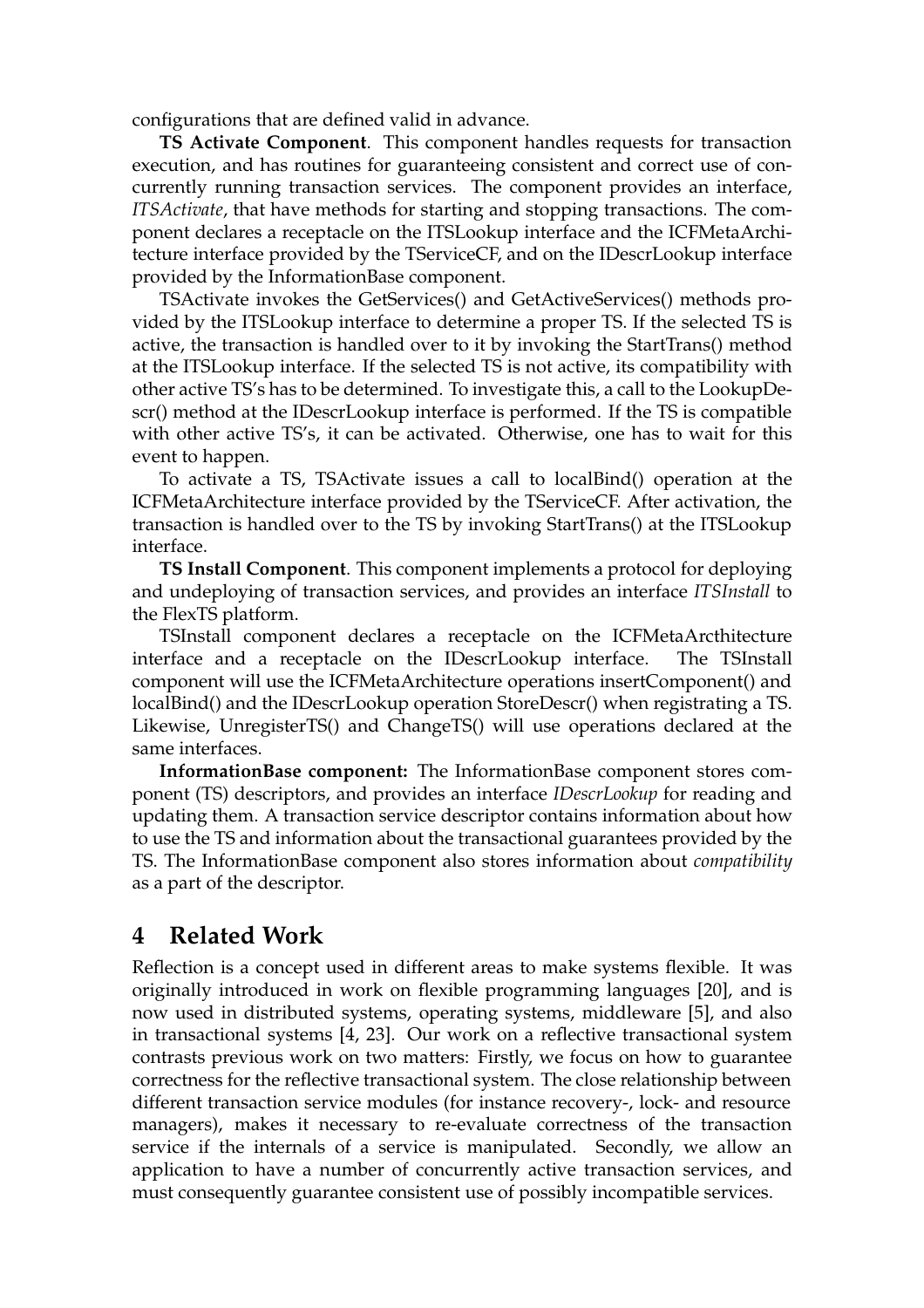Besides related work on reflective transaction services, our work is also related to research on dynamic combination and configuration of transactional and middleware systems. The work of [7, 16, 17, 24] recognize the diversity of systems and their different transactional requirements, and describe approaches to how these diverse needs can be supported.

# **5 Summary and Future Work**

In this work we argue that transactional middleware must accommodate an increasingly diverse range of requirements from both applications and underlying systems. We have presented a flexible and adaptable transactional middleware platform (FlexTS) that will meet the requirements from advanced applications by allowing configuration and reconfiguration both initially and during run-time. FlexTS can host a number of concurrently running transaction services. Transaction services are chosen automatically based on transaction requirements from the application and possible also the underlying system. We are currently working on how to specify or define the applications transactional requirements.

We are currently developing a synchronization protocol that will guarantee consistent use of concurrent transaction services [11]. And, we have started to work on a prototype implementation of the FlexTS platform. We have described the interfaces provided by the different parts of the platform, forming a metaobject protocol (MOP) for the reflective features. Ongoing work includes an evaluation of the MOP in order to describe a complete MOP.

We have designed the FlexTS platform as a apparently stand-alone unit, but it will have no purpose unless it is integrated in a functional environment. FlexTS platform is suggested to be a part of the reflective, middleware architecture OpenORB.

## **Appendix A**

An OpenCOM CF implements the ICFMetaArchitecture interface to achieve access to internal structure (reflection). The table below lists operations provided by the CFMetaArchitecture interface. The operations represents operations for reconfiguration and inspection.

| Operations for Reconfiguration | Operations for Inspection |
|--------------------------------|---------------------------|
| localBind                      | getInternalComponents     |
| breakLocalBind                 | getBoundComponents        |
| insertComponent                | getInternalBindings       |
| removeComponent                |                           |
| replaceComponent               |                           |
| ExposeInterface                |                           |
| UnExposeInterface              |                           |
| ExposeReceptacle               |                           |
| UnExposeReceptacle             |                           |
| ReplaceConfiguration           |                           |
| initArchTransaction            |                           |
| commitArchTransaction          |                           |
| rollbackArchTransaction        |                           |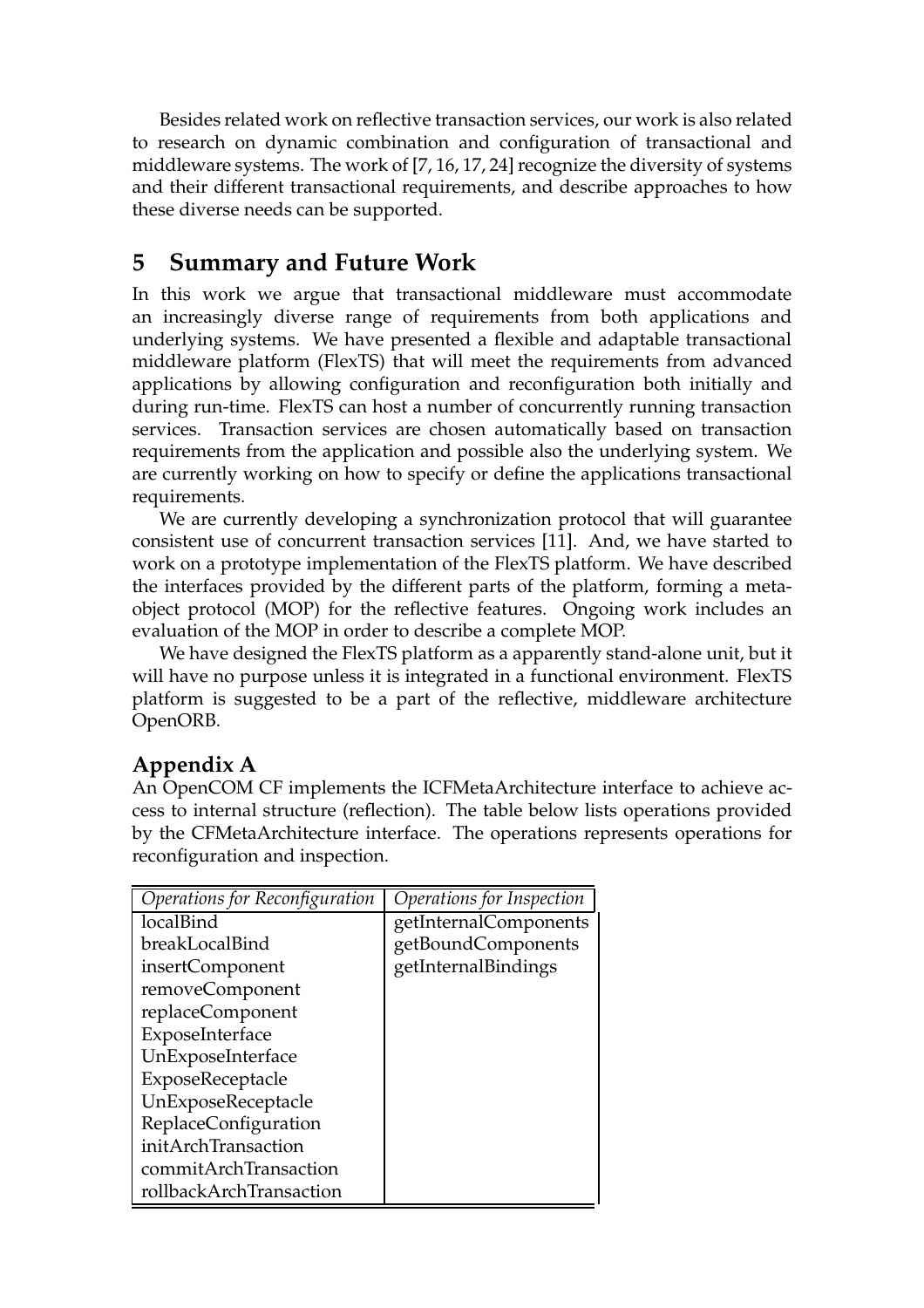## **References**

- [1] *Database Transaction Models for Advanced Applications*. Morgan Kaufmann Publishers, 1992.
- [2] Corba services, transaction service specification, v1.1, 1997.
- [3] A. Andersen, G. Blair, V. Goebel, R. Karlsen, T. Stabell-Kulø, and W. Yu and. Arctic beans, configurable and re-configurable enterprise component architectures. In *IFIP/ACM International Conference on Distributed Systems Platforms*, Heidelberg, Germany, 2001. Middleware.
- [4] R. Barga and C. Pu. Reflection on a legacy transaction processing monitor, 1996.
- [5] Gordon S. Blair, G. Coulson, P. Robin, and M. Papathomas. An architecture for next generation middleware. In *Proceedings of the IFIP International Conference on Distributed Systems Platforms and Open Distributed Processing*, London, 1998. Springer-Verlag.
- [6] Gordon S. Blair, Geoff Coulson, Anders Andersen, and Lynne Blair et.al. The design and implementation of open orb 2. *DSOnline*, 2(6), 2001.
- [7] Panos K. Chrysanthis and Krithi Ramamritham. Synthesis of extended transaction models using acta. *ACM Transactions on Database Systems*, 19(3):450–491, 1994.
- [8] Michale Clarke, Gordon S. Blair, Geoff Coulson, and Nikos Parlavantzas. An efficient component model for the construction of adaptive middleware. In *Middleware*, Heidelberg, Germany, 2001.
- [9] Microsoft Corporation. The component object model specification, version 0.9. Technical report, October 1995.
- [10] R. Hayton. Flexinet open orb framework. Acm technical report 2047.01.00, APM Ltd, Poseidon House, Castle Park, Cambridge, UK, 1997.
- [11] Randi Karlsen. An adaptive transactional system framework and service synchronization,. In *International Symposium on Distributed Objects and Applications (DOA)*, Catania, Sicily, November 2003.
- [12] Randi Karlsen and A. B. A. Jakobsen. Transaction service management an approach towards a reflective transaction service. In *2nd International Workshop on Reflective and Adaptive Middleware*, Rio de Janeiro, Brazil, June 2003.
- [13] Gregor Kiczales, J. des Rivieres, and D. Bobrow. *The Art of the Metaobject Protocol*. MIT Press, 1991.
- [14] T. Ledoux. Implementing proxy objects in a reflective orb, 1997.
- [15] Pattie Maes. Concepts and experiments in computational reflection. In *Proceedings of the Conference of Object-Oriented Programming Systems, Languages, and Applications (OOPSLA)*, oct 1987.